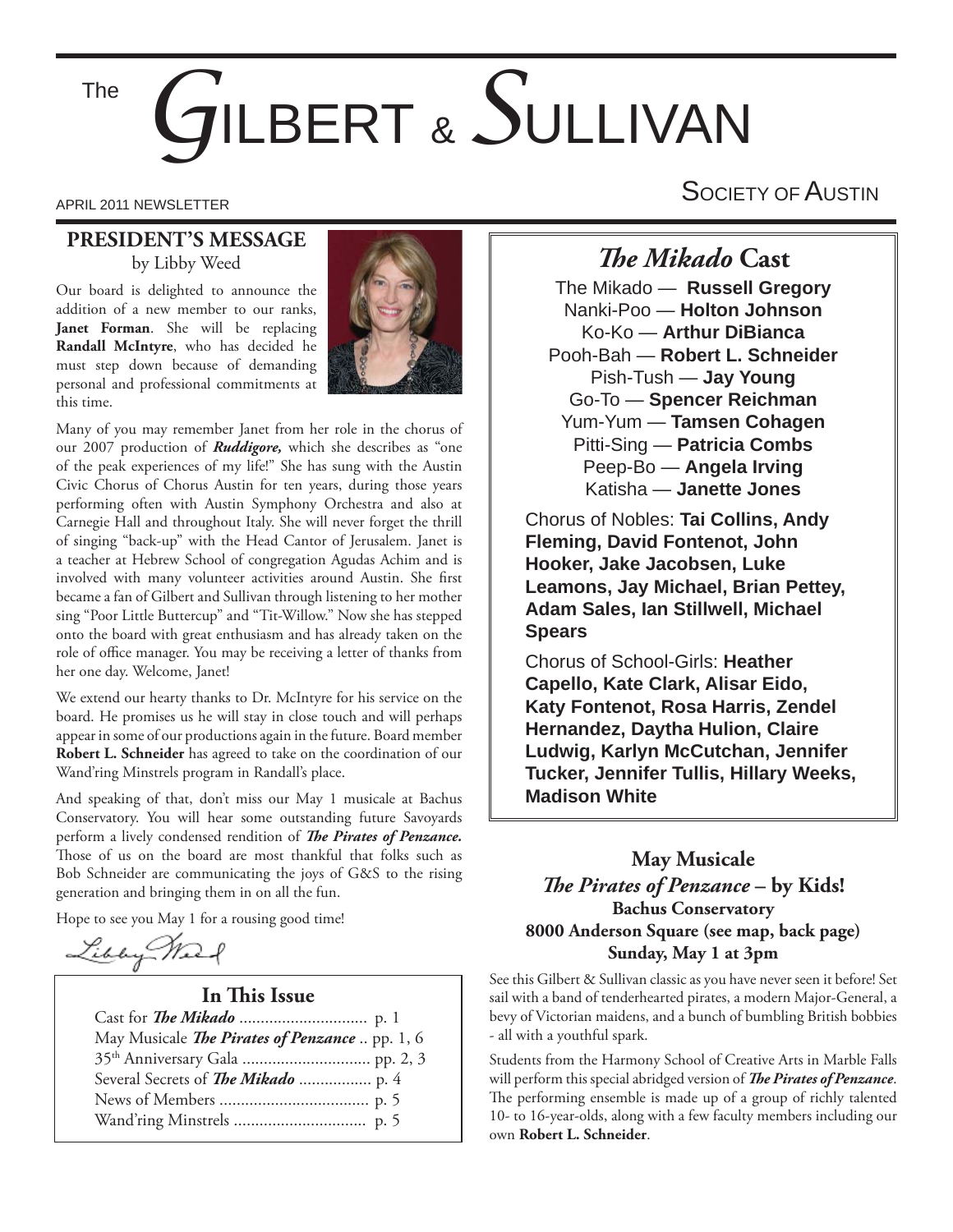#### **35th Anniversary Gala**

#### by Reba Gillman

On Thursday, March 3, about 100 friends and members gathered in the Gallery at Chez Zee to celebrate the Gilbert & Sullivan Society of Austin's 35th Anniversary with a sumptuous buffet, a cash bar, and a lovely program. When we celebrated our 30th anniversary in 2006, we created a Hall of Fame, and named to it ten persons whose hard work and commitment helped the Society begin and continue to grow and improve. Now we had the significant and dedicated labors of five more members to honor.

The program opened with everyone singing "God Save The Queen," led by Chris Buggé, in observance of British patriotic customs. Then followed "My Country, 'Tis of Thee," led by Mark E. Long; this employs the same tune and serves American patriotic customs. Dave Wieckowski thanked the committee who had planned the event: Roberta Long (Chair), Eva Laskaris, David Little, Libby Weed (and himself). He explained the Hall of Fame concept and the criteria the board of directors had considered, and the presentations began:

Byron Arnason presented **Arthur DiBianca**: Art came to Austin in 1991, and found his way into the chorus of our 1994 production of *H.M.S. Pinafore*. He has been involved with 14 of our productions, and has worked his way up to excellent performances in such major roles as the Major-General in *The Pirates of Penzance*, the Lord Chancellor in *Iolanthe*, and Jack Point in *The Yeomen of the Guard*. He has served on our board of directors, worked in our office, and for ten years has managed our database. It has grown from about 900 names to about 5,400. He served as assistant to Ralph MacPhail Jr, in 1998 for Rafe's first Austin production, and has been a support and friend ever since. If you need an address, phone number, or email address he's the man to go to.

Dave Wieckowski presented **Bill Hatcher**: When Bill was growing up in San Antonio, he loved to listen to the Gilbert & Sullivan records in his parents' eclectic collection of 78 rpm records. Bill's Mom is in the audience tonight. She has the distinction of being our most senior member (just ahead of Reba). Bill has been a true "Renaissance Man" for the Society, using his many talents to fill several roles over the years. Willing to do any job, Bill has also worked at the highest levels in both administration and production. In 1996 Bill became Treasurer and quickly put our financial records in order. Though not trained in web design, in 1997 Bill studied books on the subject and set up the Society website. Later he served as Historian and Vice-President before becoming President of the Society in 2004, and presiding over three successful summer productions. Bill retired a few years ago after a 37 year career with the Veteran's Administration, and we called on him to fill the challenging role of Production Manager. His work in 2009 for *Iolanthe* and in 2010 for The Yeomen of the Guard exceeded our wildest expectations.

Ralph MacPhail, Jr. presented Jeffrey Jones-Ragona: An out-oftown staging director coming to town to work with a new company wonders just what the new group of colleagues will be like. During our ten collaborations since 1998, I've never had an argument with Jeffrey -- never even a cross word. Jeffrey brings his genuine love and appreciation for Sullivan's music to bear every summer in our "grand productions." We audition and cast in early spring; Jeffrey rehearses the music with the cast through the spring; in late spring I come down to stage the show. Inevitably there are adjustments to be made in tempi, dynamics, the restoring of "traditional" bits and bobs

that impact pauses and rests, tempi and retards. Jeffrey responds positively and with enthusiasm to these additions. When he rejoins the company after weeks of staging rehearsals with the concentration on movement and business and interpretation, many of his subtleties and insistences have been forgotten. He patiently restores the music and "takes out the improvements" we've made during rehearsals. But Gilbert & Sullivan operas are but one facet of Jeffrey's professional career in music. He works with Musica Ecclesiæ, which he founded; he is Artistic Director and Conductor of Capital City Men's Chorus; he is Director of Music at the Cathedral of Saint Mary in downtown Austin, and Conductor of the Makheilah at Temple Beth Israel. He has taught on the music faculties of Drake University, St. Edward's University, and Southwestern University. His work with GSSA has gained critical praise and a number of B. Iden Payne Award nominations. He received the award itself for our 2003 production of *The Pirates of Penzance*. Congratulations to you, Jeffrey, my dear friend and colleague. Long may you wave -- your baton.

Russell Gregory presented **Ralph MacPhail, Jr.**: Rafe was born in Arlington, Virginia, on the 64th anniversary of "the *Pinafore* Riot" at London's Opéra Comique in 1879. (The task of calculating his age he'd rather leave to *you*.) In 1966, the original Gilbert & Sullivan troupe, the D'Oyly Carte Opera Company, visited Washington, D.C. and Rafe saw three productions in one week. "My life hasn't been the same since," he admits, "for I was totally smitten with the colorful, tuneful, and traditional productions, and I promptly began seeking books and records (and anything else for that matter) connected with 'G&S'." On a personal note, we have found Rafe to be a perfect house guest, the consummate host, a personable, yet pedantic practitioner of his profession! In 2003, I auditioned for **The Pirates' of Penzance** as the Pirate King -- but was offered the role of Sgt. of Police. Thinking that the role was beneath me, I said Nope. But he called back, assuring me that his staged business and my rubber face would stop the show! I said OK. The rest is history!

Reba Gillman presented **Libby Weed**: Libby has brought to us her skill and experience as an administrative director of an excellent elementary school. She is well-organized, knowledgeable, and efficient. She loves G&S; she enjoys fun; she knows how to work with people -- she welcomes all kinds and knows how to make them feel appreciated. And above all, she is adventurous. Libby has been off and on the board, she has served several times as President; she has done many other tasks, and served for several years as Secretary. She has organized Musicale programs and presented many with her charming bios and introductions. Best of all, she has let us know, time after time, that she loves her association with our Society; she finds the people so diverse and interesting, so friendly. I think a quote from *Pirates* suits her well: "Climbing over rocky mountain," the maidens sing as they come on stage. In the ensuing dialog they wonder what to do as they wait for the Major-General. They love the suggestion that they take off their shoes and stockings "and paddle," a very adventurous activity for 19th century maidens. That's Libby!

When the last presentation ended, the performers swirled onto the stage area singing "Miya Sama" from *The Mikado*: Tamsen **Cohagan**, **Patricia Combs**, **Arthur DiBianca**, **Holton Johnson**, Janette Jones, Jeffrey Jones-Ragona, Eva Laskaris, and Robert **L. Schneider**, with **Martha Mortensen Dudgeon** at the piano. Tamsen, Janette, and Patricia sang "Three Little Maids," and we were invited to enjoy coffee and dessert during the intermission.

*[continued on page 3]*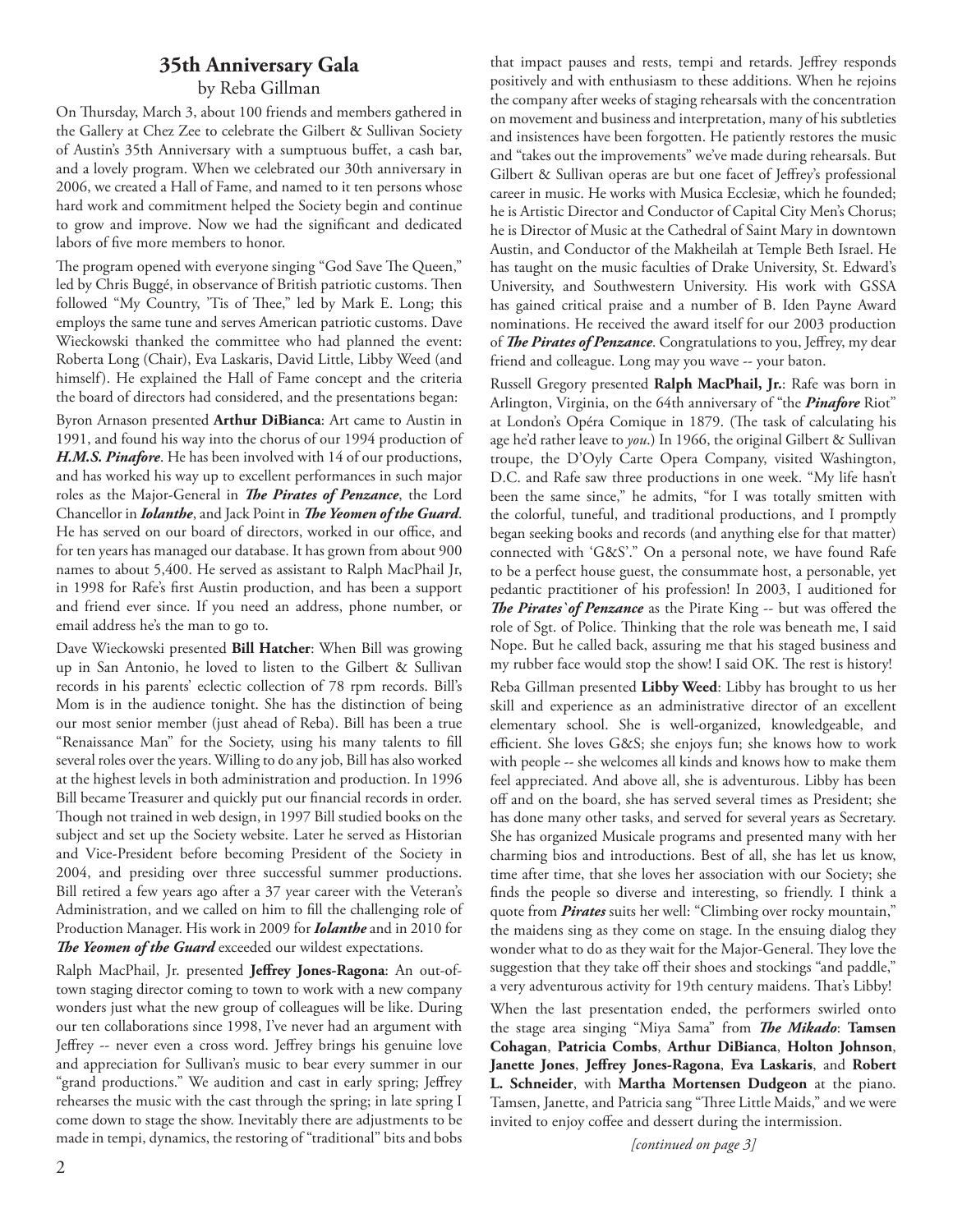

*photos courtesy Nanci & Benny Jay see more at* gilbertsullivanaustin.smugmug.com



new GSSA Hall of Fame members (l-r): **Arthur DiBianca**, **Bill Hatcher,** Libby Weed, Ralph MacPhail, Jr., and Jeffrey Jones-Ragona

|                        | Act 2                                                                                                                                                                        |  |
|------------------------|------------------------------------------------------------------------------------------------------------------------------------------------------------------------------|--|
|                        | $e^{Q_T/\hbar}$                                                                                                                                                              |  |
|                        | Maid in the GSSA<br>Master of Ceremonies - Ralph MacPhail, Jr.                                                                                                               |  |
| Thespis                | Little Maid of Arcadee -                                                                                                                                                     |  |
|                        | The Yeomen of the Guard<br>I Have a Song to Sing, O.  Arthur & Janette<br>How Say You, Maiden? Arthur, Eva, & Robert                                                         |  |
| <b>The Gondoliers</b>  | When a Merry Maiden Marries  Janette                                                                                                                                         |  |
| <b>H.M.S. Pinafore</b> | Sing Hey, the Merry Maiden and the Tar  Arthur & Robert                                                                                                                      |  |
| Patience               | I Cannot Tell what this Love May Be  Tamsen<br>Prithee, Pretty Maiden Robert & Tamsen<br>On Such Eyes as Maidens Cherish  Female Chorus<br>Sad is that Woman's Lot  Patricia |  |
|                        | The Pirates of Penzance<br>O, Is There Not One Maiden Breast Jeffrey & Female Chorus<br>Eva & Jeffrey<br>Oh, Here is Love<br>Hail, PoetryRobert, Chorus, & Audience          |  |
|                        |                                                                                                                                                                              |  |

#### **35th Anniversary Gala, cont. from p. 2**

As the audience returned for Act 2, Master of Ceremonies Rafe took over with welcoming remarks and grateful thanks for the honor just awarded to him. His informative and entertaining announcements introduced the charming G&S songs that followed. It was a lovely program with Marti Dudgeon providing excellent piano backup. Enough dialog was included to tell the story of each group of songs. A copy of this part of the program appears above. Songs from *The Pirates of Penzance* brought the evening to a close and Robert sang the familiar Pirate King's introduction to "Hail, Poetry" as all rose to sing together. It was a wonderful birthday party, and everyone went home happy.





Guests enjoy food, drink, and conversation



 Chris Buggé and Pat Hobbs welcome guests at registration desk



Chez Zee provides a delectable buffet



performers for the evening include (l-r): **Eva Laskaris**, **Robert L. Schneider**, **Janette**  Jones, Holton Johnson, Martha Mortensen Dudgeon, Jeffrey Jones-Ragona, **Patricia Combs**, **Arthur DiBianca**, and **Tamsen Cohagan**



Sing Hey, the Merry Maiden and the Tar Three Little Maids

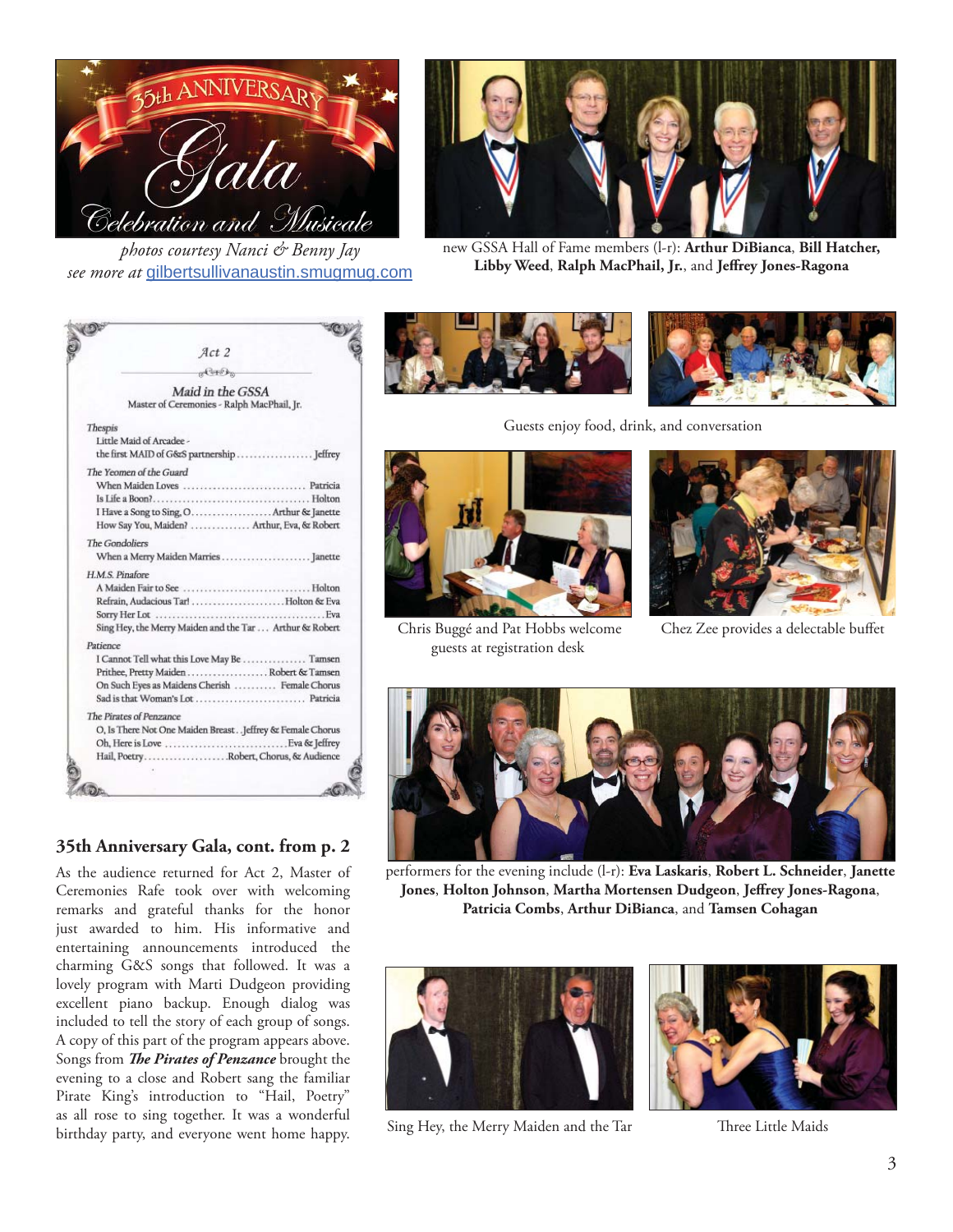

#### *The Mikado*: Several Secrets **in Sullivan's Score**

by Artistic Director Ralph MacPhail, Jr.

In an earlier column, I wrote about several "secrets" in the history of *The Mikado* and in Gilbert's libretto. I thought this time it would be fun to turn our attention to "Sullivan's secrets."

It has often been noted that *The Mikado*, while set in Japan, is as English as fish 'n' chips. This is certainly true of most of the music, but Sullivan *did* do his Japanese homework. When working on his score, he called on Algernon B. Mitford, formerly of Her Majesty's Foreign Office with a stint in Japan (and author of *Tales of Old Japan*), and got a piece of authentic Japanese music to use as the Mikado's entrance music. Mitford gave him a march composed in the Meiji era called "Ton-yare Bushi." In addition to taking down the tune, Sullivan transcribed the lyric phonetically, presumably gave it to his collaborator, and Gilbert then incorporated it into his libretto, labeling it—in quotation marks—'*March of the Mikado's troops*.' Here are the words:

> Miya sama, miya sama, On n'm-ma no mayé ni Pira-Pira suru no wa Nan gia na Toko tanyaré, tonyaré na?

A rough translation is, "O! Prince, what is that fluttering in front of your horse?" The second verse, which is not used in *The Mikado*, answers this musical question: "Don't you see—this is the royal banner—entrusted to me that I may defeat the enemies of the Crown. Don't you see!"

Not only does this authentic Japanese music, composed on the pentatonic scale, herald The Mikado, but it heralds *The Mikado*, too, for the composer featured it early in his overture to the work.

Sullivan may have been the first Western composer to use the "Miya sama" tune, but not the last. Giacomo Puccini also used a quotation from it in *Madama Butterfly* thirteen years after *The Mikado* was written.

The Mikado has other musical secrets. Gilbert said, late in his career, that he never had to explain a joke to Sullivan. What he *didn't* say was that Sullivan often brought his own sense of humor to his scores. Here are some examples:

The vocal line to the words "Behold the Lord High Executioner" is a quotation from an old song with roots perhaps in the seventeenth century. A version with music and lyrics by Henry Russell, called "A Fine Old English Gentleman," was certainly recognized by original audiences. By using this tune, Sullivan builds on Gilbert's joke by comparing Japanese tailor/executioner to a benevolent old squire in the English countryside. Here's the third verse of Russell's song:

> When winter cold brought Christmas old, He opened house to all, And, though three score and ten his years, He featly led the ball; Nor was the houseless wanderer

Then driven from the hall, For, while he feasted all the great, He ne'er forgot the small— Like a fine old English gentleman, All of the olden time.

Sullivan put other musical jokes into *The Mikado*. I remember reading years ago that there was originally a musical rest after "Freed from its genius tutelary" in "Three Little Maids." At a rehearsal for a revival, the composer sketched in a little "bassoon gurgle," telling his players that he'd been wanting to do that for years. Listen for it—it's still there—and note also how the music of the *entire trio* seems to giggle over with girlish glee!

When you hear The Mikado suggest that music-hall singers be forced to attend

> . . . a series Of masses and fugues and 'ops' By Bach, interwoven With Spohr and Beethoven, At classical Monday Pops

listen carefully, and you'll hear a quotation from Bach's "Great" Fugue in G minor in the orchestra.

The next musical number in the opera, "The Criminal Cried," tells of a *faux* execution with corroborative if fictional detail provided by Ko-Ko, Pitti-Sing, and Pooh-Bah. And it is filled with musical jokes. Listen for the instrumental "shriek" in Ko-Ko's verse, and for a decapitated head thudding to the ground after Pooh-Bah insists "that head was dead."

But Sullivan's best and most subtle musical joke is in the middle verse, when Pitti-Sing asserts that, as he was decapitated, the victim "whistled an air, did he": originally Sullivan inserted a snatch from a widely known tune from a child's piano exercise immediately after these words—but he later changed it to a quotation from the wellknown English war-song, "The Girl I Left Behind Me."

Here are the lyrics to the first verse:

The hours sad I left a maid A lingering farewell taking Whose sighs and tears my steps delayed I thought her heart was breaking In hurried words her name I blest I breathed the vows that bind me And to my heart in anguish pressed The girl I left behind me.

My friend Bill Hyder recently stated succinctly Sullivan's motivation in selecting this well-known tune, "The Girl I Left Behind Me": "Consider the story Pitti-Sing is telling: A criminal was about to be executed. He caught the eye of 'a beautiful maid' (Pitti-sing can't be accused of modesty!). It gave him courage, but he knew he wouldn't see her again, so he 'whistled an air'—and what an appropriate title Sullivan chose!"

When Gilbert asserted, after Sullivan's passing, that when working with his most famous collaborator "he never had to explain a joke," what he *didn't* say is that, quite often, Sullivan made his own jokes the way he knew best—through his music.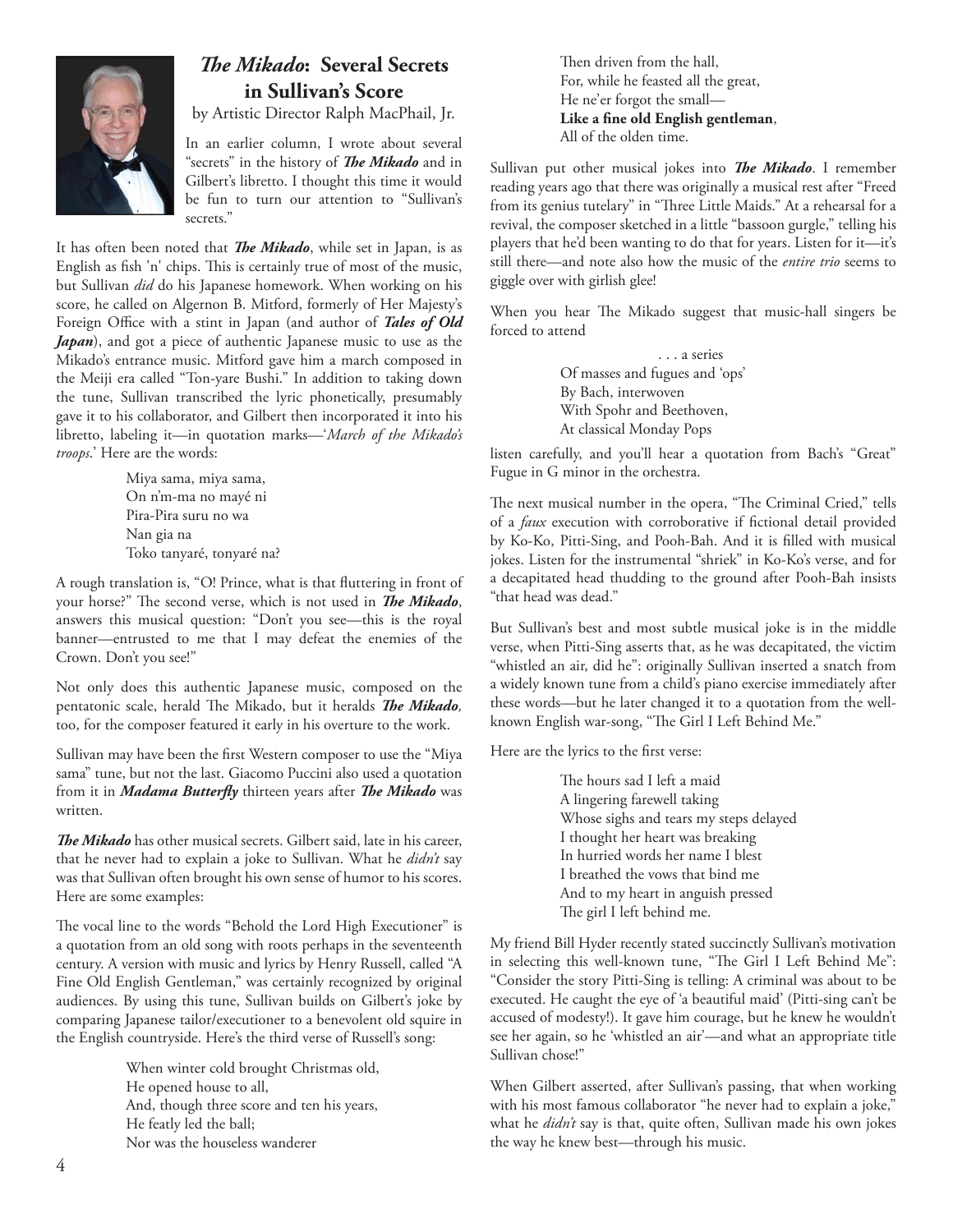|                                                                                                                                                                                                                                                                                     | <b>MEMBERSHIP FORM</b><br>We encourage you to join our Society. If you are a member, please check your membership renewal on the top of the mailing label.<br>If expired or near expiration, your membership needs to be updated! To correct your address, renew your membership, or become a<br>member, complete this form, and mail it to us with your check, payable to "GSSA", or call to join (512) 472-4772 (GSSA). |  |  |  |
|-------------------------------------------------------------------------------------------------------------------------------------------------------------------------------------------------------------------------------------------------------------------------------------|---------------------------------------------------------------------------------------------------------------------------------------------------------------------------------------------------------------------------------------------------------------------------------------------------------------------------------------------------------------------------------------------------------------------------|--|--|--|
| Please check a membership category:<br>Individual $(\$20-\$29)$<br><b>Family/Group (\$30-\$49)</b><br>$\Box$ Patron (\$50-\$99)<br>Grand Duke or Duchess (\$100-\$249)<br><b>Major General (\$250-\$499)</b><br>$\Box$ Pooh-Bah (\$500-\$999)<br><b>Pirate King (\$1000-\$2499)</b> | Name<br>Employer and the contract of the contract of the contract of the contract of the contract of the contract of the contract of the contract of the contract of the contract of the contract of the contract of the contract of t<br>Does your company match donations?<br>I'd like to volunteer. I'm interested in:                                                                                                 |  |  |  |
| $\Box$ Savoyard (\$2500 & up)<br>We are proud to list our members in our programs, but if you would prefer NOT to be listed in our programs, please check here:                                                                                                                     |                                                                                                                                                                                                                                                                                                                                                                                                                           |  |  |  |

#### **NEWS of our MEMBERS**

The Capital City Men's Chorus, under the direction of GSSA's Musical Director, Jeffrey Jones-Ragona, will present a concert entitled "A River City Home Companion," a tribute to our wonderful city. Inspired by old fashioned radio and TV variety shows, the concert will cover a wide range of music, from cowboy songs to spirituals to Latin Jazz (and of course, some show tunes), and feature two new songs written especially for this concert to celebrate Our Fair City: "Hotel Lights" (choral version) by Amy Cook, an Austin troubadour, and "Austin, Texas!"- a locally based take on the Frank Loesser song, "Abbodanza!" (from *Most Happy Fella*). Special guest host is comic Rob Faubion. The show will be performed on Saturday, April 30, at 7:30 pm at St. Martin's Lutheran Church, 600 W 15th St. There are 30 discounted tickets available to the Gilbert and Sullivan Society of Austin, for \$15 each. Once those are gone, tickets may be purchased at the regular advance price online  $(\$20)$ . The price goes up the day of performance, so do get your tickets early! Visit ccmcaustin.org and click on "tickets" at the top of the page, then select "River City Home Companion"-- on that page you will see a box for a discount code. Our code is "gilbert" (not case-sensitive).

Last fall, The Criterion Collection flew GSSA's Artistic Director, **Ralph MacPhail, Jr.**, to Los Angeles to record an on-camera interview for their release of the 1939 English film of *The Mikado*. Criterion also borrowed and scanned dozens of images from Rafe's G&S collection for use in the supplements to the release and for use in their concurrent release of Mike Leigh's film *Topsy-Turvy* (which tells the story of the creation of *The Mikado* in London in 1885).

The two releases are now available for sale. Barnes & Noble carries Criterion DVDs; they are also available on-line at Amazon.com and Criterion.com. If you can wait and would like to save postage (and also help GSSA), the releases will also be available for a discounted price of \$20 each at our sales desk at the May 1 Musicale and in June at performances of *The Mikado* at Travis High School.

This is a significant year -- the GSSA celebrates 35 years, and the Austin Chamber Ensemble celebrates 30 years. The Ensemble is celebrating with a concert: **Best of Bolling and PDQ Bach**, on April 8 and 9 at the Westlake United Methodist Church. The concert will feature our own **Martha Dudgeon** on piano; Barb Mahler, flute; Klondike Steadman, guitar; P. Kellach Waddle, bass; and Koji Kodama, percussion as they perform Claude Bolling's famous Suite for Flute and Jazz Piano Trio, his Suite for Classic Guitar, and selections by PDQ Bach to celebrate Peter Schickele's 80th birth year.

#### **Wand'ring Minstrels**

The Gilbert & Sullivan Society of Austin's Wand'ring Minstrels are the ambassadors for the Society to the Central Texas community. Their presentations provide an introduction to the genre that is distinctively Gilbert & Sullivan. Programs range from a lively recital of Gilbert & Sullivan's most popular tunes to interactive, miniproductions of the Society's full summer productions. Costume elements, props and choreography provide the visual pop which turns each event into a celebration, with the camaraderie and spontaneous banter of the Wand'ring Minstrels adding an extra measure of froth to the proceedings!

For bookings or additional information, please contact **Robert L. Schneider** by email at minstrels@gilbertsullivan.org, or by calling (512) 789-2928.

# **Armstrong Moving & Storage**

is the official moving and storage company of The Gilbert & Sullivan Society of Austin. Many thanks, Armstrong!

#### **Send Us Your News!**

The next newsletter should arrive in late May; the deadline for submissions is May 3. Please send your news to news@gilbertsullivan.org. Thanks!